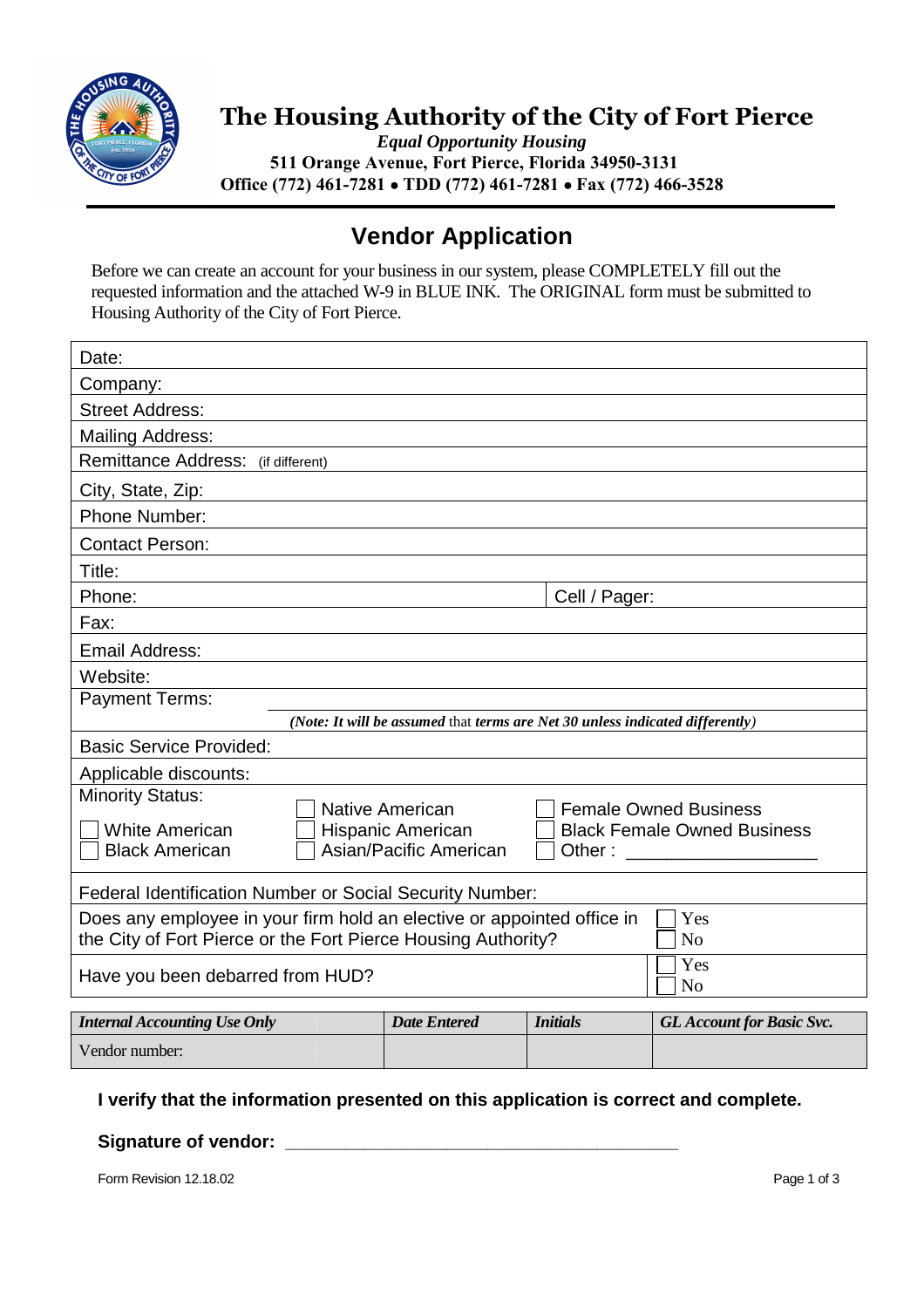### **Commodity Code Listing**

Mark all commodity codes that apply. Feel free to indicated additional goods or services in the blank spaces provided if not listed.

| (AC) Air Conditioning & Heating Service/Parts      |                | (LG) Legal Services & Attorneys                   |
|----------------------------------------------------|----------------|---------------------------------------------------|
| (AD) Auditing or Accounting Firms                  |                | (LM) Lawn & Grounds Main.<br>Equipment/Supplies   |
| (AE) Architectural / Engineering Services          | $\blacksquare$ | (MA) Material & Handling Equipment / Supply       |
| (AL) Alarm Systems, Equipment, Parts & Supply      |                | (MD) Medical Equipment / Supplies                 |
| (AP) Appliances and Parts                          |                | (MO) Motors                                       |
| (AR) Armored Car Services                          |                | (MV) Moving, PHA Wide                             |
| (AS) Asphalt                                       |                | (OC) Overnight Carrier                            |
| (AV) Audiovisual, Photographic, Graphic Equipment  |                | (OF) Office Equipment                             |
| (BA) Banking Institutions and Services             |                | (OL) Oil & Lubricants                             |
| (BK) Books, Subscriptions, Pamphlets               |                | (OS) Office Supplies                              |
| (BM) Building Materials                            |                | (PA) Paper Items                                  |
| (BP) Blueprints Equipment & Supplies               |                | (PB) Postal Services, Supplies / Equipment        |
| (CA) Carpet                                        | $\blacksquare$ | (PC) Pest Control                                 |
| (CB) Cabinet Manufacturing                         |                | (PD) Professional Development                     |
| (CC) Concrete Supplies and/or Services             |                | (PE) Printing Equipment, Services / Supplies      |
| (CE) Communications Equipment, Supplies & Services | $\blacksquare$ | (PI) Pipes & Fittings                             |
| (CH) Chemicals                                     |                | (PM) Pumps, Equipment, Services & Supplies        |
| (CL) Collection Agencies                           |                | (PP) Plumbing & Related Supplies                  |
| (CM) Computer Hardware, Software & Supplies        |                | (PR) Pressure Washing                             |
| (CN) Construction                                  |                | (PS) Painting, Plastering Services & Supplies     |
| (CO) Consulting Services                           |                | (PU) Plumbing Contractors                         |
| (CP) Copiers & Supplies                            |                | (RA) Ranges and Parts                             |
| (CR) Carpentry                                     |                | (RC) Recycling Efforts                            |
| (CS) Cleaning Supplies & Services                  |                | (RO) Roofing Services, Inspections & Repairs      |
| (CT) Ceramic Tile                                  |                | (RR) Recreational Items & Playground<br>Equipment |
| (DA) Doors                                         |                | (SA) Safety Equipment & Supplies                  |
| (DE) Drafting Equipment & Supplies                 |                | (SH) Shelving, Lockers & Scaffolding              |